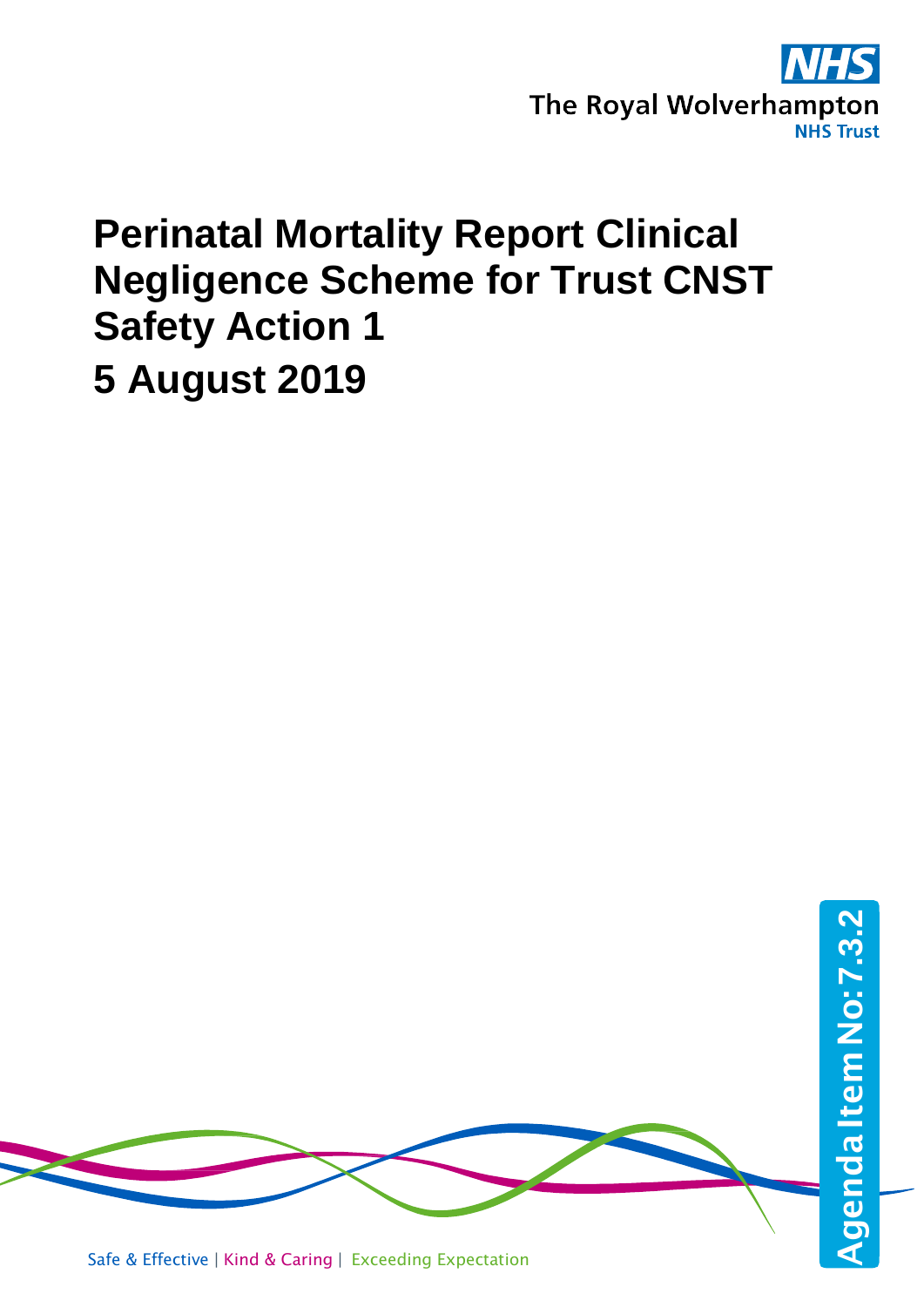# The Royal Wolverhampton NHS Trust



| <b>Trust Board Report</b>           |                                                                                                                                                                                                                                                                                                                                                     |  |  |  |
|-------------------------------------|-----------------------------------------------------------------------------------------------------------------------------------------------------------------------------------------------------------------------------------------------------------------------------------------------------------------------------------------------------|--|--|--|
| <b>Meeting Date:</b>                | 5 August 2019                                                                                                                                                                                                                                                                                                                                       |  |  |  |
| Title:                              | Perinatal mortality report Clinical Negligence Scheme for Trusts<br>CNST safety action 1                                                                                                                                                                                                                                                            |  |  |  |
| <b>Executive</b><br><b>Summary:</b> | NHS Resolution is operating a second year of the Clinical Negligence<br>Scheme for Trusts (CNST) maternity incentive scheme to continue to<br>support the delivery of safer maternity care.                                                                                                                                                         |  |  |  |
|                                     | This report contains quarterly reports that require submission to the<br>board regarding the details of all perinatal deaths and any action<br>plans from 12 <sup>th</sup> of December to June 19.                                                                                                                                                  |  |  |  |
|                                     | Safety Action 1: Are you using the perinatal mortality review tool<br>to review perinatal deaths to the required standard?                                                                                                                                                                                                                          |  |  |  |
|                                     | a) A review of 95% of all deaths of babies suitable for review using<br>the Perinatal Mortality Review Tool (PMRT) occurring from 12<br>December 2018 have been started within 4 months of each death.                                                                                                                                              |  |  |  |
|                                     | b) At least 50% of all deaths who were born and died at your Trust<br>(including home births that died) form 12 <sup>th</sup> December 2018 will have<br>been reviewed by a multidisciplinary team with each review<br>completed to the point that a draft report has been generated, within<br>four months of each death.                          |  |  |  |
|                                     | c) In 95% of all deaths of babies who were born and died in your<br>trust (including any home births where the baby died) from<br>Wednesday 12 December 2018, the parents were told that a review<br>of their baby's death will take place and that their perspective and any<br>concerns about their care and that of their baby have been sought. |  |  |  |
|                                     | d) Quarterly reports have been submitted to the trust board that<br>include details of all deaths reviewed and consequent action plans.                                                                                                                                                                                                             |  |  |  |
|                                     |                                                                                                                                                                                                                                                                                                                                                     |  |  |  |
| <b>Action Requested:</b>            | To receive and note the report                                                                                                                                                                                                                                                                                                                      |  |  |  |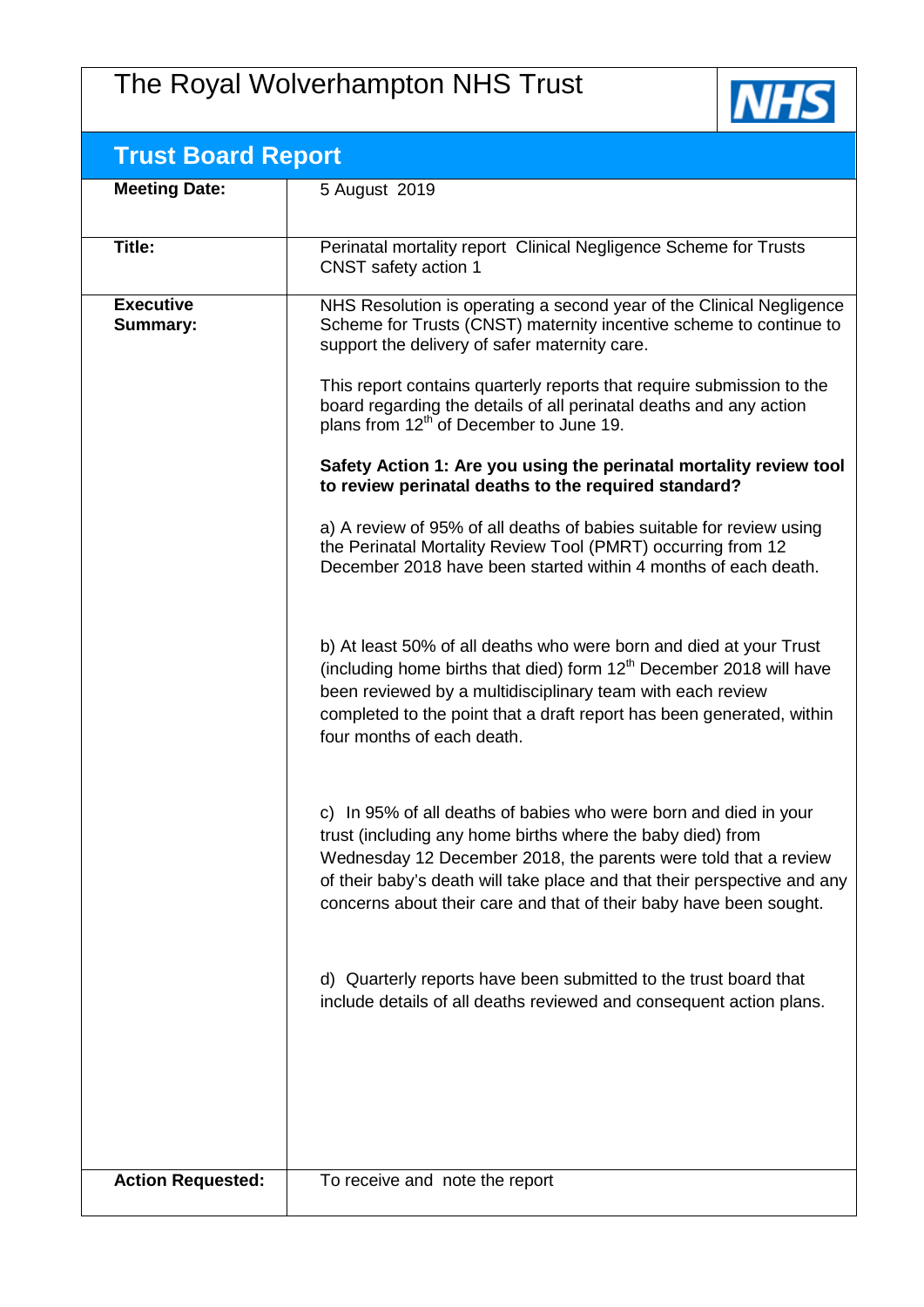| <b>Report of:</b>                                    | Tracy Palmer, Head of Nursing Midwifery Women's and Neonatal<br>services                                                                                                                                                                                                                                                                                                                                                                                                                                                                                                                                                                                                              |
|------------------------------------------------------|---------------------------------------------------------------------------------------------------------------------------------------------------------------------------------------------------------------------------------------------------------------------------------------------------------------------------------------------------------------------------------------------------------------------------------------------------------------------------------------------------------------------------------------------------------------------------------------------------------------------------------------------------------------------------------------|
| For the attention of<br>the Board.                   |                                                                                                                                                                                                                                                                                                                                                                                                                                                                                                                                                                                                                                                                                       |
| <b>Alert</b><br><b>Assure</b><br><b>Advise</b>       | To Assure the Board that safety action 1 standards $a - d$ have been<br>met                                                                                                                                                                                                                                                                                                                                                                                                                                                                                                                                                                                                           |
| <b>Author:</b>                                       | Tracy Palmer Head of Midwifery Women's and neonatal services.                                                                                                                                                                                                                                                                                                                                                                                                                                                                                                                                                                                                                         |
| <b>Contact Details:</b>                              | Tel: 01902 695162                                                                                                                                                                                                                                                                                                                                                                                                                                                                                                                                                                                                                                                                     |
|                                                      | Email:<br>tracypalmer@nhs.net                                                                                                                                                                                                                                                                                                                                                                                                                                                                                                                                                                                                                                                         |
| <b>Links to Trust</b><br><b>Strategic Objectives</b> | 1. Create a culture of compassion, safety and quality.                                                                                                                                                                                                                                                                                                                                                                                                                                                                                                                                                                                                                                |
|                                                      | 2. Proactively seek opportunities to develop our services                                                                                                                                                                                                                                                                                                                                                                                                                                                                                                                                                                                                                             |
| <b>Resource</b><br><b>Implications:</b>              | Workforce.                                                                                                                                                                                                                                                                                                                                                                                                                                                                                                                                                                                                                                                                            |
| <b>Public or Private:</b>                            | Public                                                                                                                                                                                                                                                                                                                                                                                                                                                                                                                                                                                                                                                                                |
| (with reasons if private)                            |                                                                                                                                                                                                                                                                                                                                                                                                                                                                                                                                                                                                                                                                                       |
| <b>CQC Domains</b>                                   | Safe: patients, staff and the public are protected from abuse and avoidable harm.<br>Effective: care, treatment and support achieves good outcomes, helping people<br>maintain quality of life and is based on the best available evidence.<br>Caring: staff involve and treat everyone with compassion, kindness, dignity and<br>respect.<br><b>Responsive:</b> services are organised so that they meet people's needs.<br>Well-led: the leadership, management and governance of the organisation make sure<br>it's providing high-quality care that's based around individual needs, that it encourages<br>learning and innovation, and that it promotes an open and fair culture |
| Appendices/                                          | 1 - Perinatal reports - update position                                                                                                                                                                                                                                                                                                                                                                                                                                                                                                                                                                                                                                               |
| References/                                          | NHS Resolution; Maternity Incentive Scheme - year two (2019)                                                                                                                                                                                                                                                                                                                                                                                                                                                                                                                                                                                                                          |
| <b>Background</b><br><b>Reading</b>                  |                                                                                                                                                                                                                                                                                                                                                                                                                                                                                                                                                                                                                                                                                       |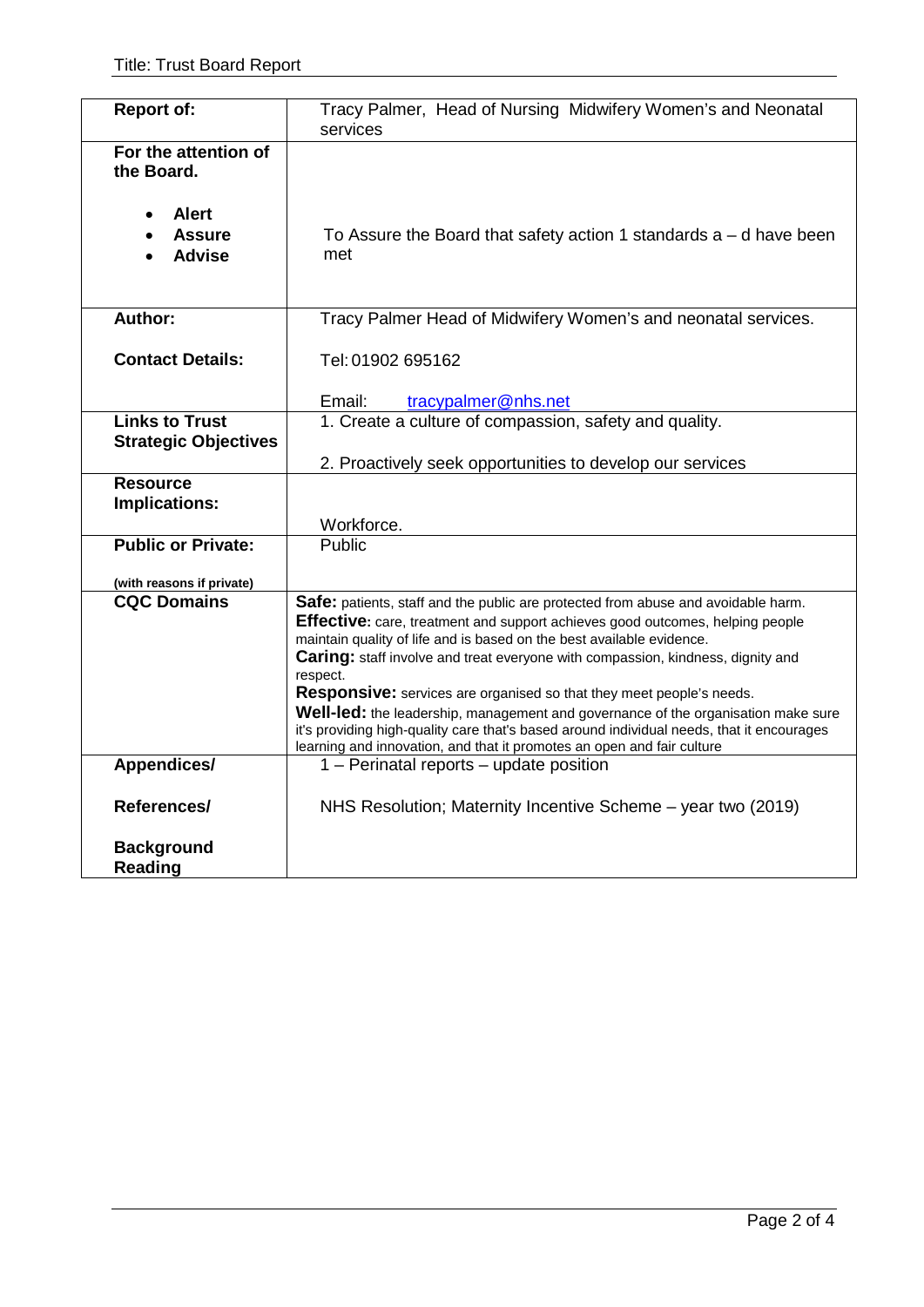# **CNST STANDARD 1 Update Position 18th June 2019**

a) review of 95% of all deaths of babies suitable for review using the Perinatal Mortality Review Tool (PMRT) occurring from Wednesday 12 December 2018 **have been started within four months** of each death.

|                        | <b>Number</b> | <b>Number of</b>    | $\frac{0}{0}$ |
|------------------------|---------------|---------------------|---------------|
|                        | of cases      | <b>PMRT</b> started | compliance    |
| Stillbirths 2018       | 2             | 2                   | 100%          |
| Stillbirths 2019       | 5             | 5                   | 100%          |
| <b>Neonatal Deaths</b> |               |                     | 100%          |
| 2018                   |               |                     |               |
| <b>Neonatal Deaths</b> | 6             | 6                   | 100%          |
| 2019                   |               |                     |               |
| Overall %              | 14            | 14                  | 100%          |
| compliance for         |               |                     |               |
| stillbirths & NND      |               |                     |               |
| 18/6/19                |               |                     |               |

b) **At least 50%** of all deaths of babies who were **born and died** in your trust (including any home births where the baby died) from Wednesday 12 December 2018 will have been reviewed, by a multidisciplinary review team, with each review completed to the point that a **draft report has been generated, within four months of each death.** 

|                                               | <b>Number of</b><br>cases | <b>Draft Report</b><br>generated | $\frac{0}{0}$<br>compliance |
|-----------------------------------------------|---------------------------|----------------------------------|-----------------------------|
| Neonatal Deaths 2018                          |                           |                                  | 100%                        |
| Neonatal Deaths 2019                          |                           | 3                                | 50%                         |
| Overall % compliance for<br>stillbirths & NND |                           |                                  | .57%                        |

**b)** In 95% of all deaths of babies who were **born and died in your trust** (including any home births where the baby died) from Wednesday 12 December 2018, **the parents were told that a review of their baby's death will take place and that their perspective and any concerns about their care and that of their baby have been sought.** 

|                      | Number of<br>cases | <b>Parents</b><br><b>Review &amp;</b><br><b>Questions</b><br>answered | $\%$<br>compliance |
|----------------------|--------------------|-----------------------------------------------------------------------|--------------------|
| Neonatal Deaths 2018 |                    |                                                                       | 100%               |
| Neonatal Deaths 2019 |                    | 5                                                                     | 100%               |